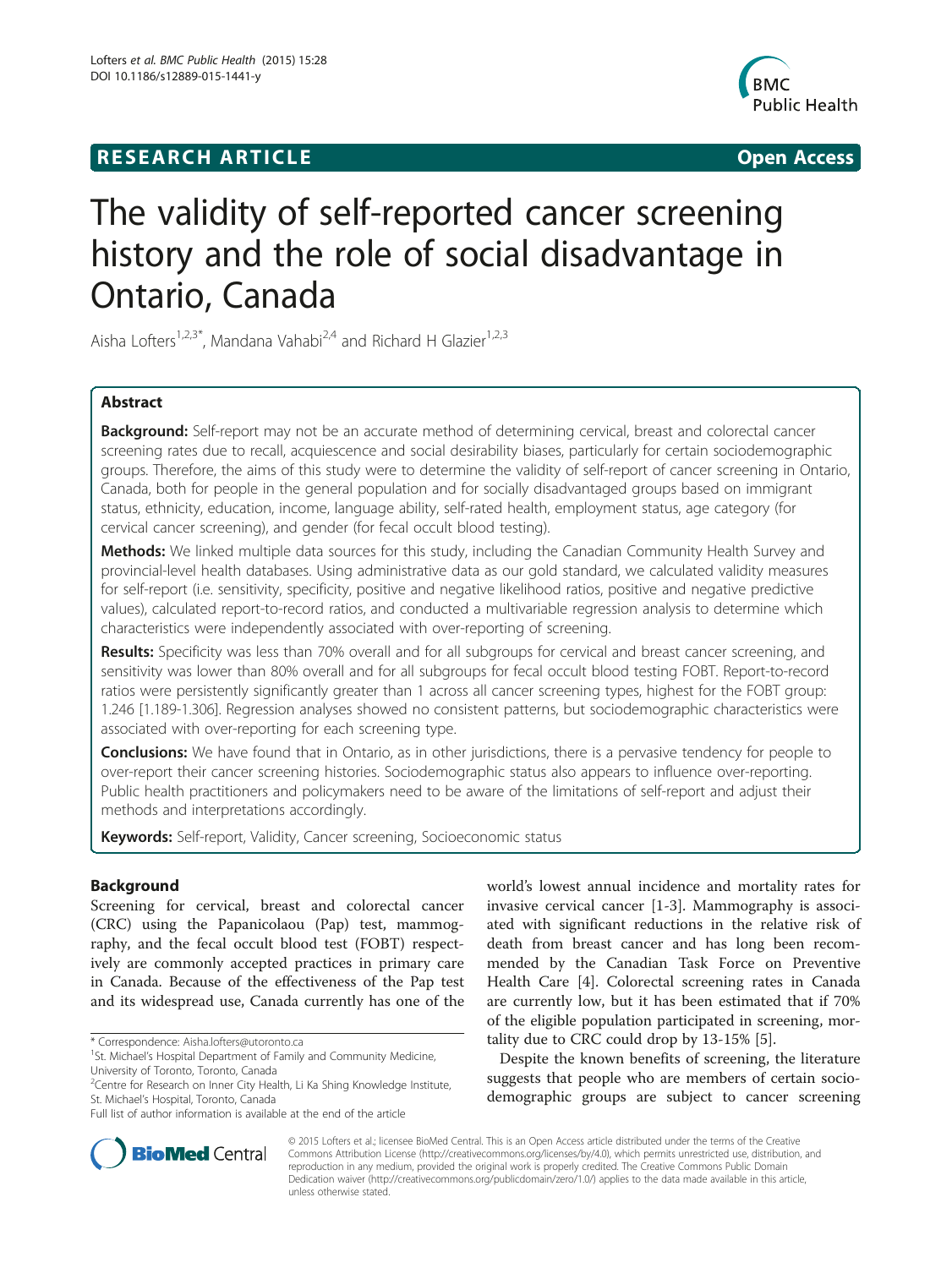inequities, particularly ethnoracial minorities, immigrants, people with low levels of education, people with complex medical conditions, and those of low income [[6-12](#page-9-0)]. The benefits of screening combined with the apparent inequalities in screening based on social disadvantage demonstrate the need for valid methods of determining and monitoring screening rates. It is therefore concerning to consider that self-report, a commonly used method for determining screening history, may have validity issues and that people from certain sociodemographic groups might be more likely to inaccurately report cancer screening than their peers [\[13-16\]](#page-9-0). Under-estimating screening prevalence or over-estimating screening inequalities could lead to wasted resources, and conversely, over-estimating screening prevalence or under-estimating screening inequalities could lead to missed opportunities for improving screening. Self-report is potentially vulnerable to acquiescence bias (the tendency to give positive responses to questions when in doubt) and social desirability bias (the tendency to respond in a manner that respondents believe will be viewed favourably), and both types of bias may be more common among socially disadvantaged groups [[14,16,17\]](#page-9-0).

Literature from the US suggests that these biases in self-report might exist differentially, and that Hispanics and African-Americans may be more likely to overreport screening [\[14,15](#page-9-0)]. However, little is known about the validity of self-report of cancer screening in Canadian populations or among particular Canadian sociodemographic groups. Therefore, the objectives of this study were: i) to determine the validity of self-report of cervical, breast and CRC screening in Ontario for people in the general population, and ii) to determine the validity of self-report for socially disadvantaged groups based on: immigrant status, ethnicity, education, income, language ability, self-reported health, employment status, age category (for cervical cancer screening), and gender (for CRC screening).

# Methods

#### Data sources

Multiple data sources were used for this study. The Canadian Community Health Survey (CCHS) is a national, biennial, cross-sectional survey conducted by Statistics Canada that collects information related to health status and health care utilization, including questions on cervical, breast, and CRC screening, as well as demographic characteristics such as visible minority status, immigrant status, language ability, education, age and gender. The CCHS data to which we had access contain responses from approximately 30,000 Ontarians (approximately 60% of Ontario respondents) per cycle who agreed to data linkage with administrative health data and whose data were able to be linked. We used data from four cycles of CCHS data (2000–2001, 2003, 2005, 2007). The Ontario Health Insurance Plan (OHIP) Claims' Database contains claims for physician and hospital services as part of the provincial universal health insurance plan and includes approximately 95% of physician claims in the province [\[18\]](#page-9-0). The Canadian Institute of Health Information Discharge Abstract Database consists of fee codes and diagnostic codes claimed by Ontario physicians for hospital stays and procedures. Cytobase is Ontario's electronic Pap test registry. Finally, the Ontario Breast Screening Program data record the date of mammogram for all women who participate in the provincial screening program. Using a unique encoded identifying number that allows individuals to be tracked through multiple databases, we linked respondents from the four cycles of CCHS with the aforementioned health databases. This study was approved by the Research Ethics Board of Sunnybrook Health Sciences Centre.

## Inclusion/exclusion criteria

We created three groups in this study. Survey respondents were included if they had answered the questions about cancer screening and were eligible for cervical cancer screening (cervix group), breast cancer screening (breast group), or fecal occult blood testing (FOBT group) respectively. Cervical cancer screening eligibility consisted of being 24 to 69 years of age on the date that they completed the CCHS, being continuously eligible for health insurance coverage for the three years prior to the CCHS interview, no history of hysterectomy, and no previous diagnosis of cervical cancer. Similarly, breast cancer screening eligibility consisted of being 52 to 69 years of age on the date that they completed the CCHS, being continuously eligible for Ontario's universal health insurance coverage for the two years prior to the CCHS interview, and no previous diagnosis of breast cancer. Women were excluded if they reported on the CCHS that they had a mammogram for diagnostic (as opposed to screening) purposes. Eligibility for screening with FOBT was defined as being 52 to 74 years of age on the date of the CCHS, being continuously eligible for health insurance coverage for the two years prior to the CCHS interview, no history of barium enema or sigmoidoscopy in the preceding five years, no history of colonoscopy in the preceding ten years, and no previous diagnosis of CRC. People were excluded if they reported on the CCHS that they had an FOBT as follow-up of a problem or follow-up of CRC treatment. Ages and time periods for each cancer screening type were determined by provincial guidelines [[19](#page-9-0)-[21\]](#page-9-0).

#### Validity measures

We calculated validity measures i.e. sensitivity, specificity, positive and negative likelihood ratios, positive and negative predictive values, and simple kappa statistics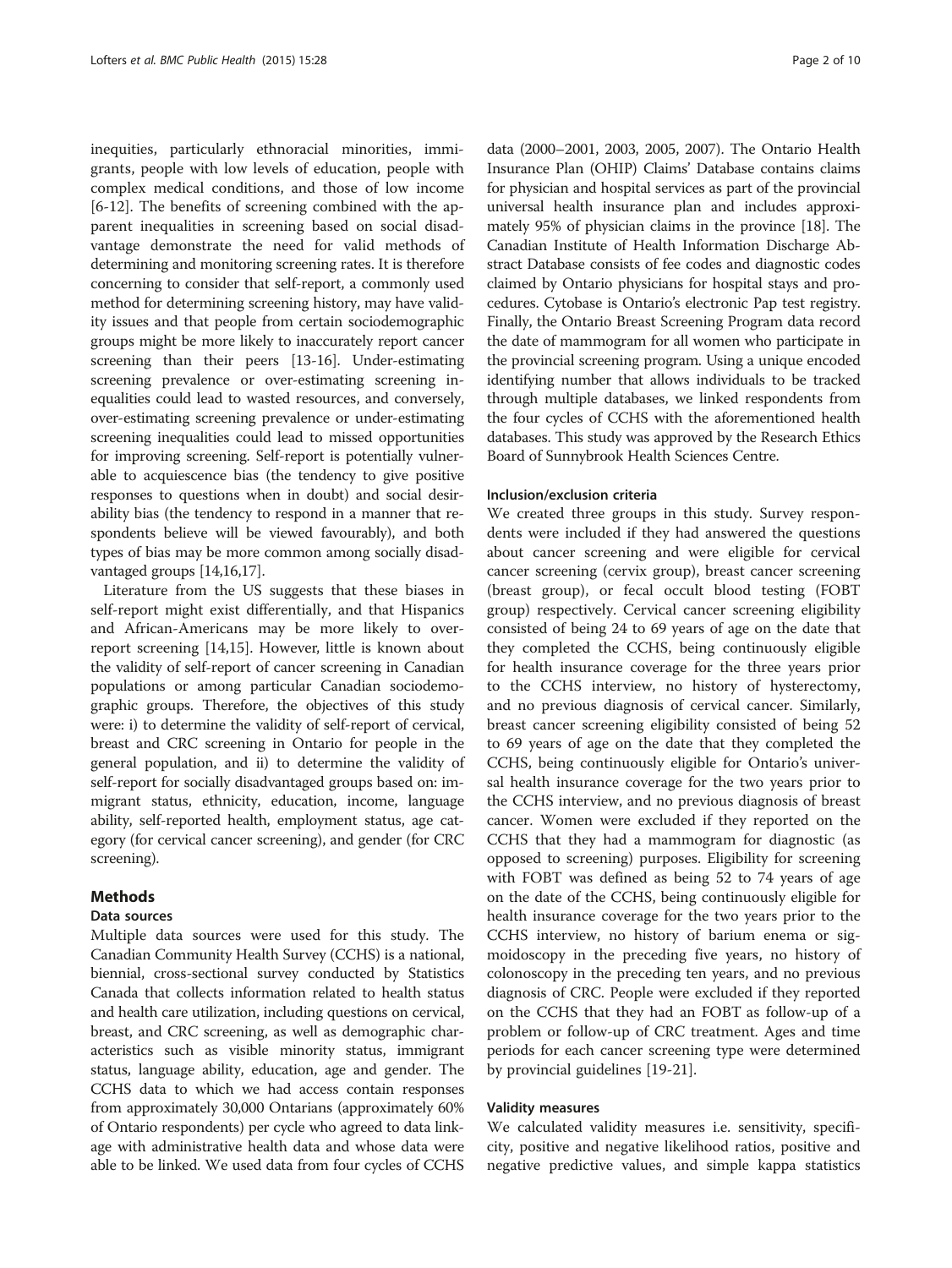for each cancer screening type. A kappa of 0.6 to 0.79 indicates substantial agreement, whereas a kappa of 0.4 to 0.59 indicates only moderate agreement [\[22\]](#page-9-0). Specifically, we assessed if those eligible self-reported or had a record of a Pap test within the three years prior to the CCHS, a mammogram within two years, and FOBT within the two years prior to the CCHS. A record of a test in administrative data was viewed as the gold standard against which self-report was validated. Only the latter three cycles of the CCHS asked respondents about history of FOBT.

We then calculated these validity measures for various demographic subgroups, specifically by self-perceived health (excellent, very good, good, fair, poor), household income (\$30,000 or less, more than \$30,000), highest education obtained (less than high school, high school or higher), mother tongue (English, non-English), immigrant status (Canadian-born, foreign-born), recent immigrant status among the foreign-born (immigrated 5 years or less from the date of interview vs. immigrated more than 5 years prior), employment status (currently employed vs. not), racial group (White, non-White), age category for the cervix group (24–52 years vs. 53–69 years), and gender for the FOBT group.

We calculated report-to-record ratios (the ratio of the proportion of women who reported a screening test during the relevant time period to the proportion of women who had a record of a screening test during that time period) and their confidence intervals for each screening group and for each subgroup within each screening group [[23\]](#page-9-0).

Finally, we conducted a multivariable regression analysis. We limited each screening group to those members who had no screening test during the appropriate time frame in administrative records, and then determined the adjusted relative risk of over-reporting (i.e. falsely reporting a screening test during that time frame), using the variables described above, with the exception of recency of immigration.

## Results

Table [1](#page-3-0) describes the demographics of the three screening groups. All three groups were predominantly White, Canadian-born, and at least high school graduates. The majority of women (68.2%) in the cervix group were in the younger age category. In the FOBT group, 53.3% of men were employed whereas 41.5% of women were employed.

The measures of validity of self-report for the three groups are reported in Table [2](#page-4-0). Sensitivity was overall quite high for the cervix (96.5% [95% confidence interval 96.3-96.7%]) and breast (96.6% [96.3-97.0%]) groups, but was noticeably lower for the FOBT group (77.4% [75.7- 79.0%]). Specificity was lowest for the cervix group (49.5% [48.6-50.5%]) and highest for the FOBT group

(89.8% [89.2-90.3%]). The FOBT group had the lowest overall positive predictive value (62.1% [60.4-63.8%] and highest overall negative predictive value (94.8% [94.4- 95.2%]. The highest kappa statistic value was for women in the breast group who reported excellent selfperceived health (0.677) and the lowest was for women in the cervix group who were foreign-born (0.505).

Figures [1,](#page-6-0) [2](#page-7-0) and [3](#page-7-0) describe the report-to-record ratios for each screening group and demographic subgroup. Ratios were persistently significantly greater than 1, suggesting pervasive over-reporting, except for more recent immigrants where confidence intervals crossed unity for each screening type. For the cervix group (Figure [1](#page-6-0)), women who were older, less educated, and of fair or poor self-perceived health had report-to-record ratios that were higher than the overall estimate, and women who were younger, foreign-born, recent immigrants, non-White, and non-English speaking had ratios lower than the overall estimate. For the breast group (Figure [2](#page-7-0)), women of poor self-perceived health had a report-torecord ratio higher than the range of the overall estimate. For the FOBT group (Figure [3](#page-7-0)), no group had a report-to-record ratio outside of the range of the overall estimate. The FOBT group (Figure [3\)](#page-7-0) had the highest overall report-to-record ratio (1.246 [1.189-1.306]) of the three groups.

In multivariable regression analyses, women who were younger, White, higher educated, English native speakers, and of higher income were less likely to overreport cervical cancer screening. Higher income women were less likely to over-report breast cancer screening. Men were less likely to over-report FOBT use, whereas employed people were more likely to over-report FOBT use (adjusted relative risk 1.18 [95% confidence interval 1.03-1.36] (Table [3](#page-8-0))).

### **Discussion**

In this study of the validity of self-report of up-to-date cancer screening among Ontarians, using administrative health data as our gold standard, we found that there is cause for concern when using self-report as the sole method of quantifying cancer screening rates. Specificity was less than 70% overall and for all subgroups for cervical and breast cancer screening and sensitivity was lower than 80% overall and for all subgroups for screening with FOBT. Report-to-record ratios were pervasively significantly greater than 1, indicating that over-reporting of cancer screening is common in Ontario.

Self-report of FOBT stood out among the three cancer screening types for having the highest report-to-record ratios, the lowest sensitivity and positive predictive values, and the highest specificity and negative predictive values. Taken together, these results suggest that false positives and true negatives are both quite high for FOBT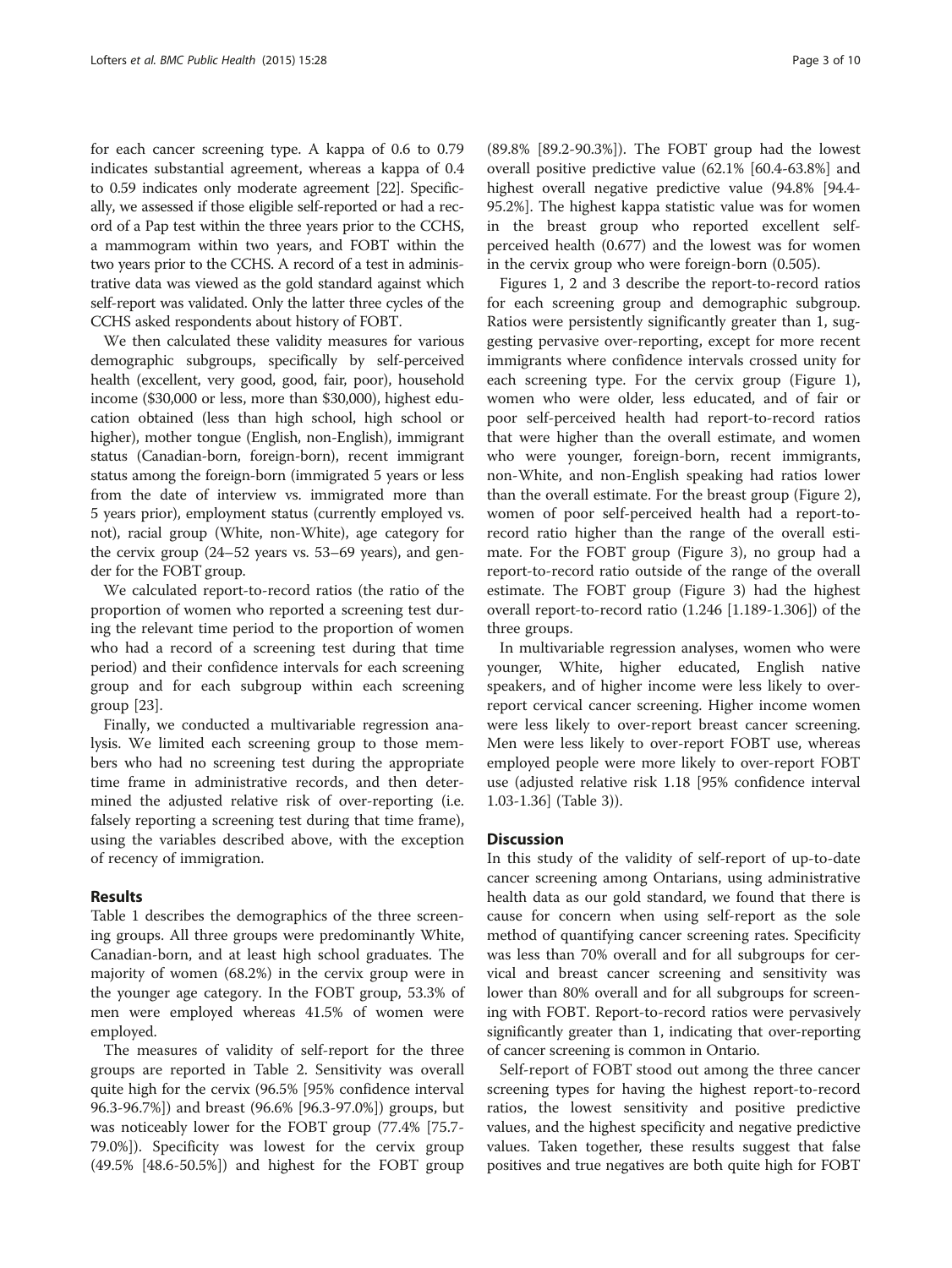<span id="page-3-0"></span>

| Table 1 Demographic characteristics of the 39027 women in the cervical cancer screening group, 15877 women in the |  |
|-------------------------------------------------------------------------------------------------------------------|--|
| breast cancer screening group, and 14297 people in the FOBT screening group                                       |  |

|                         |                       | Cervical group |       | <b>Breast group</b> |       | FOBT group | FOBT group (male) |      | FOBT group (female) |      |       |
|-------------------------|-----------------------|----------------|-------|---------------------|-------|------------|-------------------|------|---------------------|------|-------|
|                         | Response              | No.            | %     | No.                 | %     | No.        | %                 | No.  | %                   | No.  | %     |
| Gender                  | Male                  | n/a            |       | n/a                 |       | 6705       | 46.9              | 6705 | 100.0               | n/a  |       |
|                         | Female                | 39027          | 100.0 | 15877               | 100.0 | 7592       | 53.1              |      |                     | 7592 | 100.0 |
|                         | 24-52 years           | 26622          | 68.2  | n/a                 |       | n/a        |                   | n/a  |                     | n/a  |       |
| Age                     | 53-69 years           | 12405          | 31.8  | n/a                 |       | n/a        |                   | n/a  |                     | n/a  |       |
|                         |                       |                | 0.0   |                     |       |            |                   |      |                     |      |       |
|                         | missing               |                |       |                     |       |            |                   |      |                     |      |       |
| Birthplace              | Foreign born          | 7737           | 19.8  | 3835                | 24.2  | 3547       | 24.8              | 1679 | 25.0                | 1868 | 24.6  |
|                         | Canadian born         | 31268          | 80.1  | 12030               | 75.8  | 10739      | 75.1              | 5021 | 74.9                | 5718 | 75.3  |
|                         | missing               | 22             | 0.1   | 12                  | 0.1   | 11         | 0.1               | 5    | 0.1                 | 6    | 0.1   |
| Immigrant status*       | Immigrated ≤5 yrs ago | 390            | 1.0   | 42                  | 0.3   | 46         | 0.3               | 20   | 0.3                 | 26   | 0.3   |
|                         | Immigrated >5 yrs ago | 7087           | 18.2  | 3700                | 23.3  | 3410       | 23.9              | 1613 | 24.1                | 1797 | 23.7  |
|                         | missing               | 31550          | 80.8  | 12135               | 76.4  | 10841      | 75.8              | 5072 | 75.6                | 5769 | 76.0  |
| Ethnicity               | Non-White             | 3509           | 9.0   | 882                 | 5.6   | 820        | 5.7               | 414  | 6.2                 | 406  | 5.3   |
|                         | White                 | 34905          | 89.4  | 14771               | 93.0  | 13185      | 92.2              | 6148 | 91.7                | 7037 | 92.7  |
|                         | missing               | 613            | 1.6   | 224                 | 1.4   | 292        | 2.0               | 143  | 2.1                 | 149  | 2.0   |
| <b>Education status</b> | Less than high school | 4909           | 12.6  | 3852                | 24.3  | 3546       | 24.8              | 1685 | 25.1                | 1861 | 24.5  |
|                         | High school or higher | 33939          | 87.0  | 11928               | 75.1  | 10661      | 74.6              | 4974 | 74.2                | 5687 | 74.9  |
|                         | missing               | 179            | 0.5   | 97                  | 0.6   | 90         | 0.6               | 46   | 0.7                 | 44   | 0.6   |
| Employment              | Not employed          | 12159          | 31.2  | 8875                | 55.9  | 7557       | 52.9              | 3124 | 46.6                | 4433 | 58.4  |
|                         | Employed              | 26832          | 68.8  | 6986                | 44.0  | 6720       | 47.0              | 3572 | 53.3                | 3148 | 41.5  |
|                         | missing               | 36             | 0.1   | 16                  | 0.1   | 20         | 0.1               | 9    | 0.1                 | 11   | 0.1   |
| Mother tongue           | Non-English           | 8849           | 22.7  | 3831                | 24.1  | 3561       | 24.9              | 1707 | 25.5                | 1854 | 24.4  |
|                         | English               | 30151          | 77.3  | 12035               | 75.8  | 10722      | 75.0              | 4991 | 74.4                | 5731 | 75.5  |
|                         | missing               | 27             | 0.1   | 11                  | 0.1   | 14         | 0.1               | 7    | 0.1                 | 7    | 0.1   |
| Household income        | \$30,000 or less      | 19692          | 50.5  | 9129                | 57.5  | 6606       | 46.2              | 2224 | 33.2                | 4382 | 57.7  |
|                         | More than \$30,000    | 16838          | 43.1  | 5197                | 32.7  | 6456       | 45.2              | 4008 | 59.8                | 2448 | 32.2  |
|                         | missing               | 2497           | 6.4   | 1551                | 9.8   | 1235       | 8.6               | 473  | 7.1                 | 762  | 10.0  |
| Self-perceived health   | Poor                  | 1078           | 2.8   | 757                 | 4.8   | 625        | 4.4               | 316  | 4.7                 | 309  | 4.1   |
|                         | Fair                  | 3112           | 8.0   | 2066                | 13.0  | 1759       | 12.3              | 868  | 12.9                | 891  | 11.7  |
|                         | Good                  | 10043          | 25.7  | 4595                | 28.9  | 4242       | 29.7              | 2030 | 30.3                | 2212 | 29.1  |
|                         | Very Good             | 15227          | 39.0  | 5519                | 34.8  | 5030       | 35.2              | 2317 | 34.6                | 2713 | 35.7  |
|                         | Excellent             | 9555           | 24.5  | 2933                | 18.5  | 2630       | 18.4              | 1166 | 17.4                | 1464 | 19.3  |
|                         | missing               | 12             | 0.0   | 7                   | 0.0   | 11         | 0.1               | 8    | 0.1                 | 3    | 0.0   |
| Overall                 |                       | 39027          | 100.0 | 15877               | 100.0 | 14297      | 100.0             | 6705 | 100.0               | 7592 | 100.0 |

\*Among those who were foreign-born.

use, with true negatives predominating. The high false positive rate implies that estimates of FOBT utilization based on self-report could be particularly erroneous and should be avoided where possible, and our finding of high true negatives is in line with the known low prevalence of CRC screening by FOBT in Ontario [[24](#page-9-0)].

There was no clear pattern suggesting that Ontarians with social disadvantage were consistently more likely to over-report than their more advantaged peers. For

example, in regression analyses, women who were White, higher educated, English native speakers and of higher income were less likely to over-report cervical cancer screening in Ontario than their respective counterparts, but this did not hold true for the other screening types. The higher sample size in the cervix group may have driven the higher number of significant results for cervical cancer screening than for the other two forms of screening. However, we have demonstrated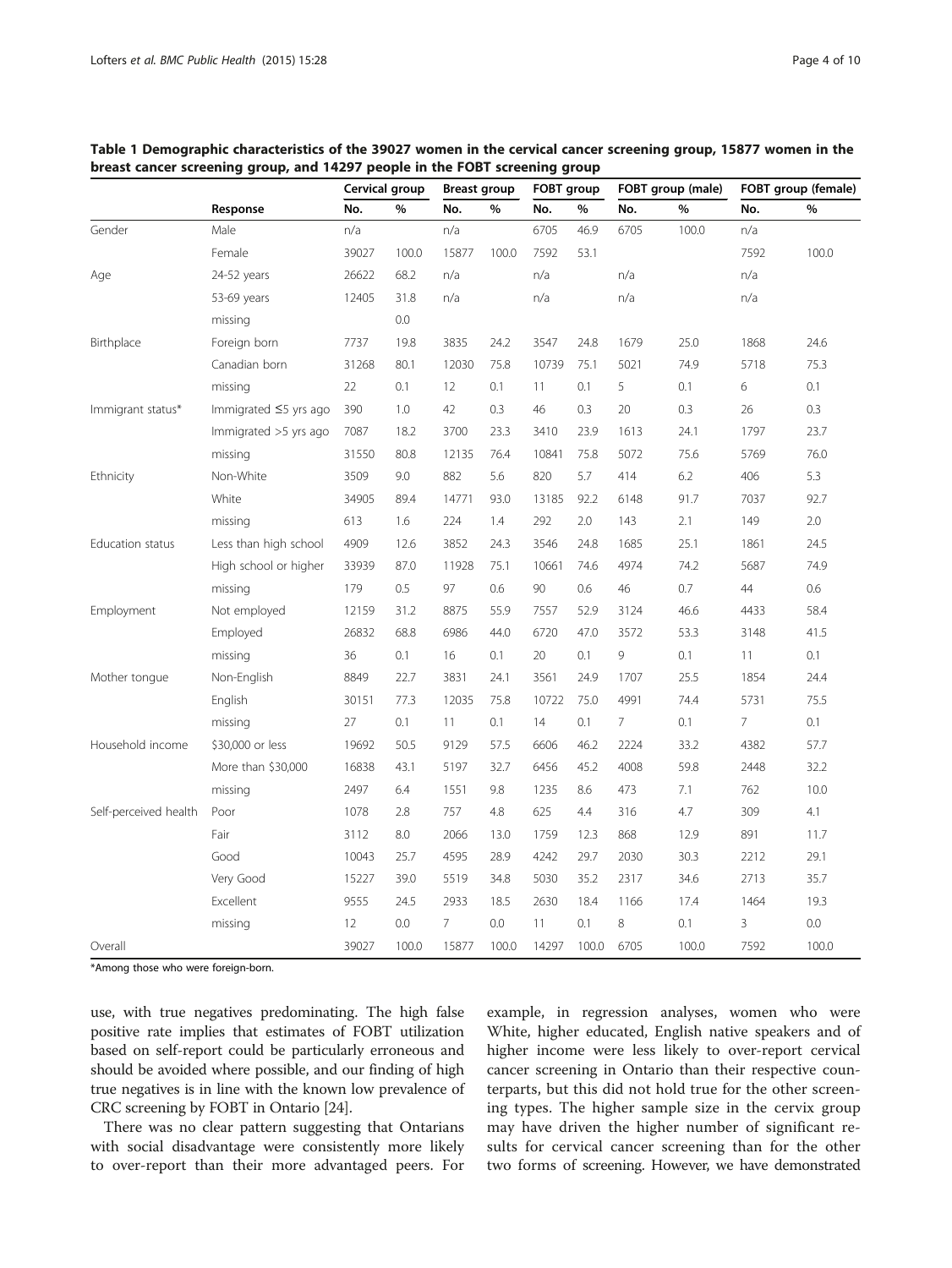|                             | Sensitivity (%)   | Specificity (%)  | Positive predictive value (%) | Negative predictive value (%) | Kappa statistic |
|-----------------------------|-------------------|------------------|-------------------------------|-------------------------------|-----------------|
| Cervix group                |                   |                  |                               |                               |                 |
| Overall                     | 96.5 (96.3-96.7)  | 49.5 (48.6-50.5) | 82.7 (82.3-83.1)              | 84.9 (84.0-85.8)              | 0.526           |
| $\mathsf{AGE}$              |                   |                  |                               |                               |                 |
| 24-52 years                 | 96.8 (96.6-97.1)  | 46.6 (45.4-47.8) | 84.4 (83.9-84.8)              | 83.1 (81.9-84.3)              | 0.508           |
| 53-69 years                 | 95.6 (95.2-96.1)  | 54.0 (52.5-55.5) | 78.7 (77.9-79.5)              | 87.4 (86.2-88.7)              | 0.542           |
| Birthplace                  |                   |                  |                               |                               |                 |
| Canadian-born               | 97.3 (97.1-97.5)  | 48.5 (47.5-49.6) | 82.9 (82.4-83.3)              | 87.7 (86.7-88.6)              | 0.531           |
| Foreign-born                | 92.9 (92.2-93.6)  | 53.3 (51.3-55.3) | 81.9 (80.9-82.8)              | 76.8 (74.8-78.8)              | 0.505           |
| Immigrant Status*           |                   |                  |                               |                               |                 |
| Immigrated >5 yrs ago       | 93.4 (92.7-94.1)  | 52.8 (50.7-54.9) | 81.6 (80.6-82.6)              | 78.0 (75.9-80.1)              | 0.507           |
| Immigrated $\leq$ 5 yrs ago | 83.8 (79.4-88.1)  | 68.1 (59.6-76.7) | 86.6 (82.5-90.6)              | 63.1 (54.6-71.7)              | 0.507           |
| Ethnicity                   |                   |                  |                               |                               |                 |
| White                       | 97.1 (96.9-97.3)  | 48.6 (47.6-49.6) | 82.6 (82.2-83.1)              | 86.8 (85.9-87.7)              | 0.527           |
| Non-white                   | 90.7 (89.6-91.9)  | 57.4 (54.5-60.4) | 83.2 (81.8-84.6)              | 72.7 (69.6-75.7)              | 0.512           |
| <b>Education Status</b>     |                   |                  |                               |                               |                 |
| High school or higher       | 96.8 (96.6-97.1)  | 47.9 (46.9-49.0) | 83.8 (83.3-84.2)              | 84.5 (83.5-85.5)              | 0.520           |
| Less than high school       | 93.3 (92.4-94.2)  | 56.6 (54.5-58.8) | 74.1 (72.6-75.5)              | 86.4 (84.6-88.2)              | 0.522           |
| Employment                  |                   |                  |                               |                               |                 |
| Employed                    | 97.1 (96.9-97.4)  | 47.1 (45.9-48.3) | 84.2 (83.7-84.6)              | 85.1 (83.9-86.2)              | 0.518           |
| Not employed                | 94.8 (94.3-95.3)  | 53.5 (52.0-55.0) | 79.1 (78.3-79.9)              | 84.7 (83.4-86.1)              | 0.528           |
| Mother Tongue               |                   |                  |                               |                               |                 |
| English                     | 97.4 (97.1-97.6)  | 48.0 (47.0-49.1) | 82.8 (82.3-83.2)              | 87.6 (86.7-88.6)              | 0.526           |
| Non-English                 | 93.4 (92.8-94.0)  | 54.3 (52.4-56.1) | 82.3 (81.4-83.2)              | 78.3 (76.4-80.2)              | 0.522           |
| Household Income            |                   |                  |                               |                               |                 |
| More than \$30,000          | 97.6 (97.3-97.8)  | 45.9 (44.4-47.5) | 85.3 (84.7-85.9)              | 85.4 (84.0-86.9)              | 0.517           |
| \$30,000 or less            | 95.6 (95.3-96.0)  | 51.1 (49.9-52.3) | 80.5 (79.8-81.1)              | 84.8 (83.6-85.9)              | 0.522           |
| Self-Perceived Health       |                   |                  |                               |                               |                 |
| Excellent                   | 97.1 (96.8-97.4)  | 47.7 (45.7-49.7) | 85.0 (84.2-85.8)              | 84.0 (82.1-86.0)              | 0.523           |
| Very good                   | 97.1 (96.8-97.4)  | 47.1 (45.5-48.6) | 83.7 (83.0-84.3)              | 85.4 (83.9-86.9)              | 0.516           |
| Good                        | 95.5 (95.0-96.0)  | 51.4 (49.7-53.2) | 81.3 (80.5-82.2)              | 83.9 (82.2-85.5)              | 0.525           |
| Fair                        | 94.9 (93.9-95.9)  | 54.3 (51.5-57.1) | 76.8 (75.1-78.5)              | 86.9 (84.5-89.3)              | 0.529           |
| Poor                        | 93.8 (91.9-95.6)  | 55.5 (50.9-60.1) | 74.3 (71.3-77.4)              | 86.6 (82.7-90.5)              | 0.518           |
| <b>Breast group</b>         |                   |                  |                               |                               |                 |
| Overall                     | 96.6 (96.3-97.0)  | 64.3 (63.1-65.5) | 82.1 (81.4-82.8)              | 91.8 (91.0-92.6)              | 0.649           |
| Birthplace                  |                   |                  |                               |                               |                 |
| Canadian-born               | 96.8 (96.4-97.2)  | 64.9 (63.4-66.3) | 82.5 (81.8-83.3)              | 92.1 (91.2-93.1)              | 0.657           |
| Foreign-born                | 96.1 (95.3-96.9)  | 62.7 (60.2-65.1) | 80.7 (79.2-82.1)              | 90.9 (89.1-92.7)              | 0.625           |
| Immigrant Status*           |                   |                  |                               |                               |                 |
| Immigrated >5 yrs ago       | 96.2 (95.4-97.0)  | 62.7 (60.2-65.3) | 80.9 (79.4-82.3)              | 91.0 (89.2-92.8)              | 0.628           |
| Immigrated ≤5 yrs ago       | 89.5 (75.7-100.0) | 69.6 (50.8-88.4) | 70.8 (52.6-89.0)              | 88.9 (74.4-100.0)             | 0.578           |
| Ethnicity                   |                   |                  |                               |                               |                 |
| White                       | 96.7 (96.3-97.1)  | 64.3 (63.1-65.6) | 82.3 (81.5-83.0)              | 92.0 (91.1-92.8)              | 0.651           |
| Non-white                   | 94.6 (92.7-96.5)  | 62.1 (57.0-67.2) | 79.7 (76.6-82.8)              | 88.0 (83.9-92.1)              | 0.599           |

<span id="page-4-0"></span>Table 2 Measures of validity of self-report for cervical cancer screening, breast cancer screening, and fecal occult blood testing, using administrative data as the gold standard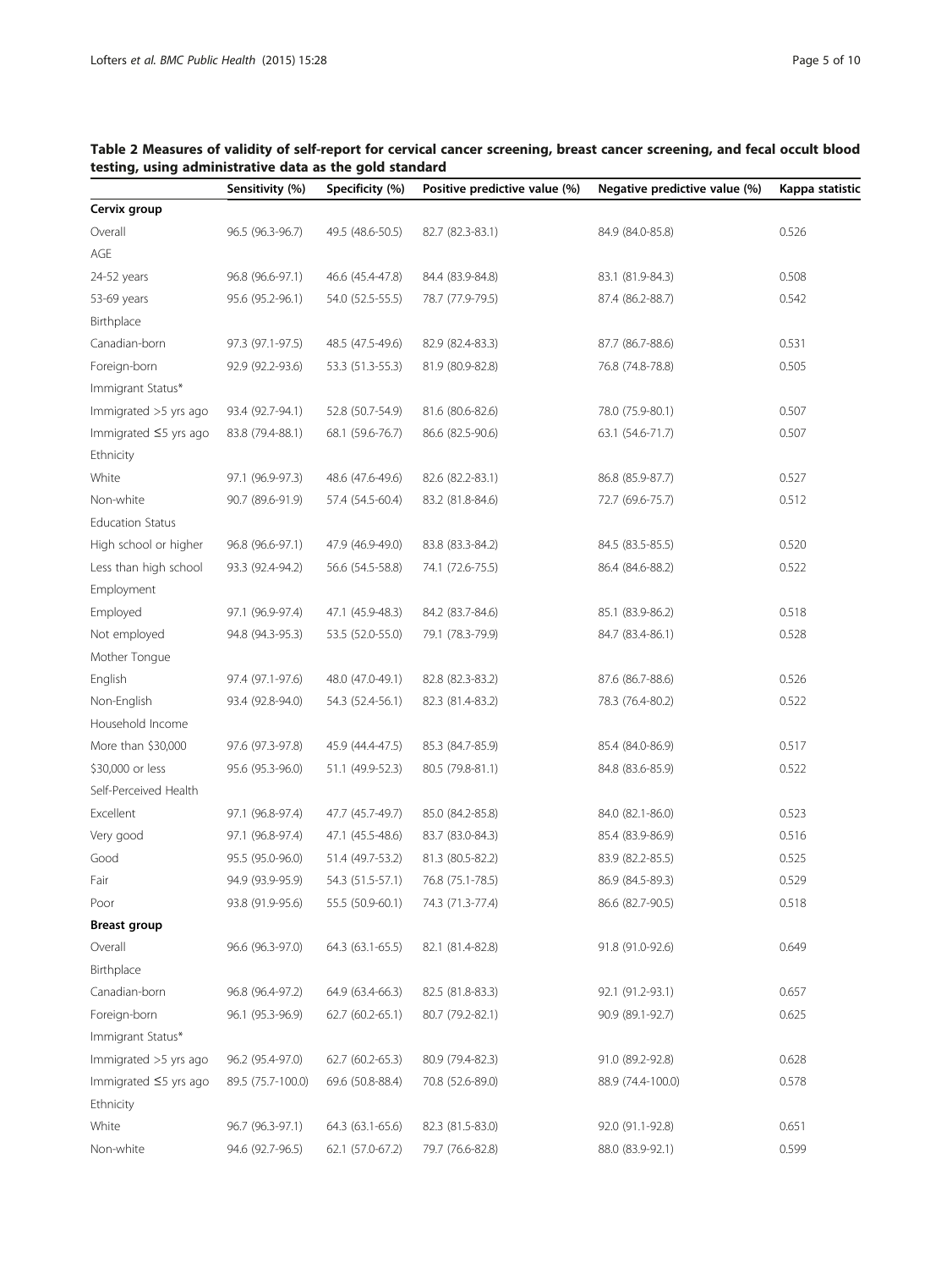# Table 2 Measures of validity of self-report for cervical cancer screening, breast cancer screening, and fecal occult blood testing, using administrative data as the gold standard (Continued)

| Education status            |                  |                  |                  |                  |       |
|-----------------------------|------------------|------------------|------------------|------------------|-------|
| More than high school       | 96.9 (96.5-97.2) | 63.4 (62.0-64.9) | 83.1 (82.4-83.9) | 91.6 (90.5-92.6) | 0.649 |
| High school or less         | 95.8 (94.9-96.6) | 66.4 (64.2-68.7) | 78.6 (77.0-80.1) | 92.4 (90.9-93.9) | 0.642 |
| Employment                  |                  |                  |                  |                  |       |
| Employed                    | 96.6 (96.0-97.1) | 63.6 (61.8-65.4) | 81.5 (80.5-82.6) | 91.8 (90.5-93.1) | 0.641 |
| Not employed                | 96.6 (96.2-97.1) | 64.9 (63.2-66.5) | 82.5 (81.6-83.5) | 91.8 (90.7-92.9) | 0.655 |
| Mother Tongue               |                  |                  |                  |                  |       |
| English                     | 96.7 (96.3-97.1) | 64.5 (63.1-66.0) | 82.5 (81.8-83.3) | 91.9 (91.0-92.9) | 0.654 |
| Non-English                 | 96.2 (95.4-97.0) | 63.7 (61.2-66.1) | 80.7 (79.2-82.1) | 91.4 (89.7-93.1) | 0.634 |
| Household Income            |                  |                  |                  |                  |       |
| More than \$30,000          | 97.4 (96.9-97.9) | 60.4 (58.1-62.7) | 83.1 (81.9-84.2) | 92.1 (90.5-93.6) | 0.632 |
| \$30,000 or less            | 96.1 (95.6-96.6) | 66.3 (64.7-67.8) | 81.2 (80.3-82.2) | 91.8 (90.8-92.9) | 0.655 |
| Self-Perceived Health       |                  |                  |                  |                  |       |
| Excellent                   | 97.1 (96.3-97.8) | 65.9 (63.0-68.9) | 84.6 (83.1-86.1) | 92.2 (90.2-94.2) | 0.677 |
| Very good                   | 96.8 (96.3-97.4) | 63.3 (61.1-65.5) | 84.3 (83.2-85.4) | 90.8 (89.2-92.4) | 0.651 |
| Good                        | 96.4 (95.7-97.1) | 63.9 (61.6-66.1) | 81.3 (80.0-82.6) | 91.6 (90.1-93.2) | 0.640 |
| Fair                        | 96.4 (95.3-97.5) | 64.9 (61.8-68.0) | 77.4 (75.2-79.5) | 93.6 (91.7-95.5) | 0.632 |
| Poor                        | 93.8 (91.2-96.3) | 65.6 (61.0-70.2) | 70.4 (66.3-74.6) | 92.3 (89.3-95.4) | 0.582 |
| FOBT group                  |                  |                  |                  |                  |       |
| Overall                     | 77.4 (75.7-79.0) | 89.8 (89.2-90.3) | 62.1 (60.4-63.8) | 94.8 (94.4-95.2) | 0.612 |
| Gender                      |                  |                  |                  |                  |       |
| Female                      | 77.6 (75.4-79.7) | 90.7 (90.0-91.5) | 66.1 (63.8-68.4) | 94.5 (94.0-95.1) | 0.640 |
| Male                        | 77.1 (74.6-79.6) | 88.7 (87.8-89.5) | 57.5 (55.0-60.1) | 95.1 (94.5-95.7) | 0.579 |
| Birthplace                  |                  |                  |                  |                  |       |
| Canadian-born               | 78.3 (76.4-80.2) | 89.7 (89.0-90.3) | 61.4 (59.5-63.4) | 95.2 (94.7-95.6) | 0.613 |
| Foreign-born                | 74.8 (71.5-78.0) | 90.0 (88.9-91.1) | 64.0 (60.7-67.3) | 93.7 (92.8-94.7) | 0.609 |
| Immigrant Status*           |                  |                  |                  |                  |       |
| Immigrated >5 yrs ago       | 75.3 (72.0-78.7) | 90.1 (89.0-91.2) | 64.4 (61.0-67.8) | 93.9 (93.0-94.8) | 0.615 |
| Immigrated $\leq$ 5 yrs ago | 54.5 (25.1-84.0) | 88.6 (78.0-99.1) | 60.0 (29.6-90.4) | 86.1 (74.8-97.4) | 0.445 |
| Ethnicity                   |                  |                  |                  |                  |       |
| White                       | 77.4 (75.7-79.1) | 89.9 (89.3-90.4) | 62.3 (60.5-64.1) | 94.8 (94.4-95.3) | 0.615 |
| Non-white                   | 73.5 (66.5-80.5) | 89.4 (87.1-91.7) | 61.0 (53.9-68.1) | 93.7 (91.8-95.6) | 0.583 |
| <b>Education Status</b>     |                  |                  |                  |                  |       |
| More than high school       | 77.7 (75.9-79.5) | 89.4 (88.7-90.0) | 62.9 (61.0-64.8) | 94.5 (94.0-95.0) | 0.615 |
| High school or less         | 75.4 (71.8-79.1) | 90.8 (89.8-91.8) | 59.0 (55.3-62.7) | 95.5 (94.7-96.2) | 0.594 |
| Employment                  |                  |                  |                  |                  |       |
| Employed                    | 76.7 (74.1-79.2) | 90.7 (89.9-91.4) | 61.2 (58.6-63.7) | 95.3 (94.7-95.9) | 0.611 |
| Not employed                | 77.8 (75.7-80.0) | 88.9 (88.1-89.7) | 62.8 (60.5-65.0) | 94.3 (93.7-94.9) | 0.611 |
| Mother Tongue               |                  |                  |                  |                  |       |
| English                     | 79.2 (77.3-81.0) | 89.4 (88.8-90.1) | 61.6 (59.7-63.5) | 95.2 (94.8-95.7) | 0.617 |
| Non-English                 | 72.1 (68.7-75.5) | 90.7 (89.6-91.7) | 63.6 (60.1-67.0) | 93.5 (92.6-94.4) | 0.597 |
| Household Income            |                  |                  |                  |                  |       |
| More than \$30,000          | 78.3 (76.0-80.7) | 89.1 (88.2-89.9) | 61.6 (59.1-64.0) | 94.8 (94.2-95.4) | 0.610 |
| \$30,000 or less            | 76.0 (73.5-78.5) | 90.2 (89.4-91.0) | 61.8 (59.2-64.3) | 94.8 (94.2-95.4) | 0.607 |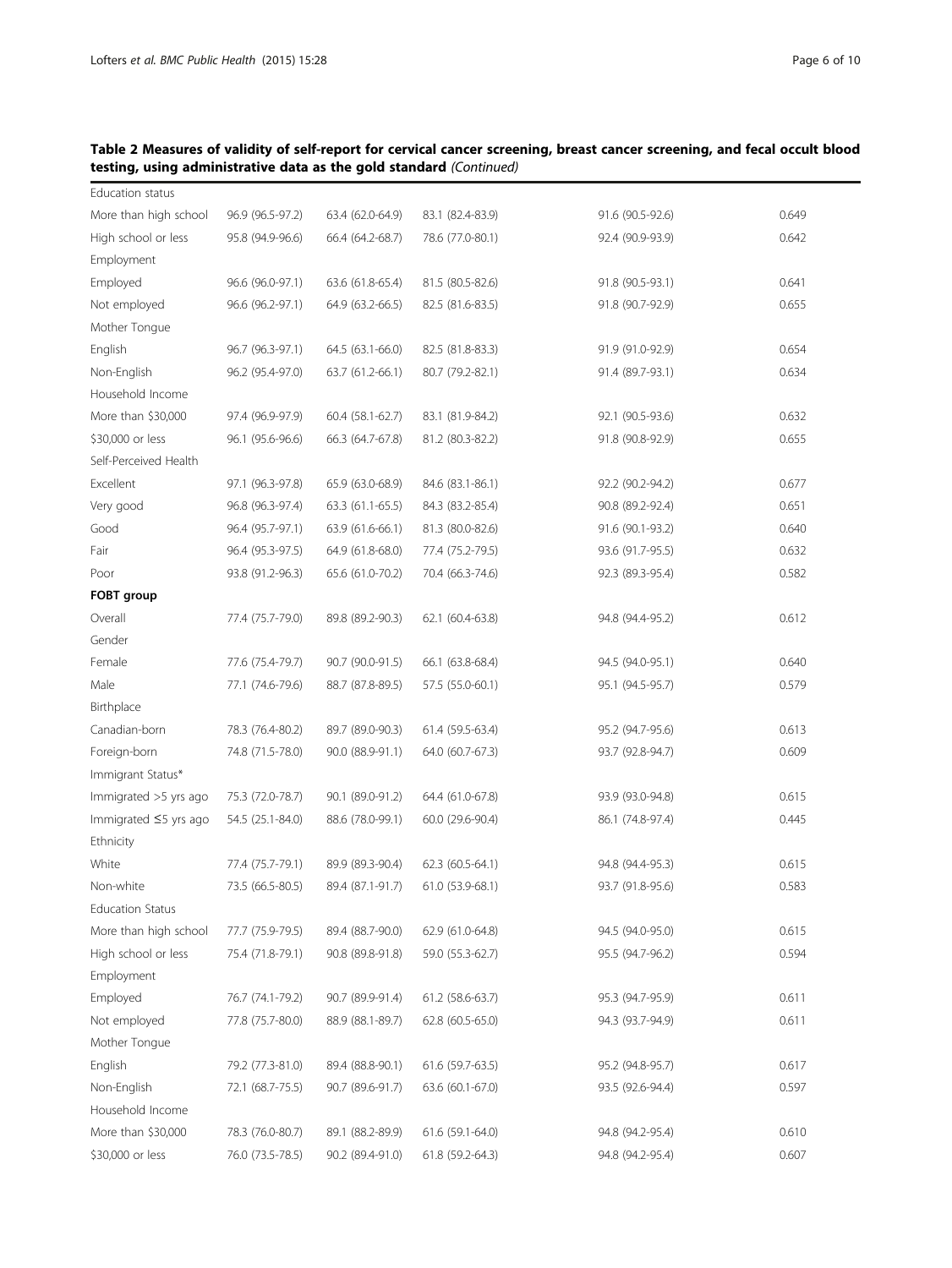| Self-Perceived Health |                  |                  |                  |                  |       |
|-----------------------|------------------|------------------|------------------|------------------|-------|
| Excellent             | 79.4 (75.8-82.9) | 89.6 (88.3-90.9) | 63.7 (59.9-67.5) | 94.9 (94.0-95.9) | 0.630 |
| Very good             | 79.2 (76.7-81.7) | 89.3 (88.3-90.2) | 65.0 (62.4-67.7) | 94.4 (93.7-95.2) | 0.633 |
| Good                  | 75.9 (72.8-79.1) | 90.7 (89.8-91.7) | 62.6 (59.4-65.8) | 94.9 (94.1-95.6) | 0.615 |
| Fair                  | 73.3 (67.8-78.8) | 89.7 (88.2-91.3) | 54.3 (49.0-59.6) | 95.3 (94.2-96.4) | 0.545 |
| Poor                  | 65.7 (54.6-76.8) | 87.9 (85.2-90.6) | 40.7 (31.6-49.8) | 95.3 (93.5-97.1) | 0.423 |

<span id="page-6-0"></span>Table 2 Measures of validity of self-report for cervical cancer screening, breast cancer screening, and fecal occult blood testing, using administrative data as the gold standard (Continued)

\*Among those who were foreign-born.

that sociodemographic characteristics do appear to play a role in Ontario populations and should be considered when examining cancer screening gaps based on self-reported data.

Report-to-record ratios indicated that people of poorer self-rated health tended to be more likely to over-report up-to-date screening than those of better self-rated health for both cervical and breast cancer screening. The reason for this finding is unclear, but it has been reported elsewhere in the literature [\[25\]](#page-9-0). It may reflect more frequent contact with the health care system for people of poorer self-rated health, and therefore a more difficult time differentiating which medical tests and procedures one has received. Distinct event are easier for patients to remember, and screening may be less likely to be a distinct event for patients of worse health status [\[26\]](#page-9-0).

Our findings have implications for public health researchers, practitioners and policymakers who are interested in cancer screening in Ontario. It is apparent that self-report of cancer screening is not the most accurate way to determine cervical, breast and colorectal cancer screening rates in Ontario, and will over-estimate screening rates. Where possible, the use of more objective data should be encouraged. Where not possible, the pervasive over-reporting that we demonstrated should be remembered and considered. The results we have presented could be used in the Ontario or Canadian setting as correction factors to determine more accurate screening rates [[27](#page-9-0)]. Also, our findings suggest that there are opportunities to increase patients' basic knowledge about screening, and their understanding of which screening tests they have and have not received. Many women mistake any pelvic examination for a Pap test [\[28](#page-9-0)-[30](#page-9-0)], and it is feasible that patients may similarly mistake digital rectal exams for FOBT screening [[31](#page-9-0)]. Better provider-patient communication and patient education may improve the accuracy of self-report, and may be of particular importance for disadvantaged populations [\[14,28\]](#page-9-0).

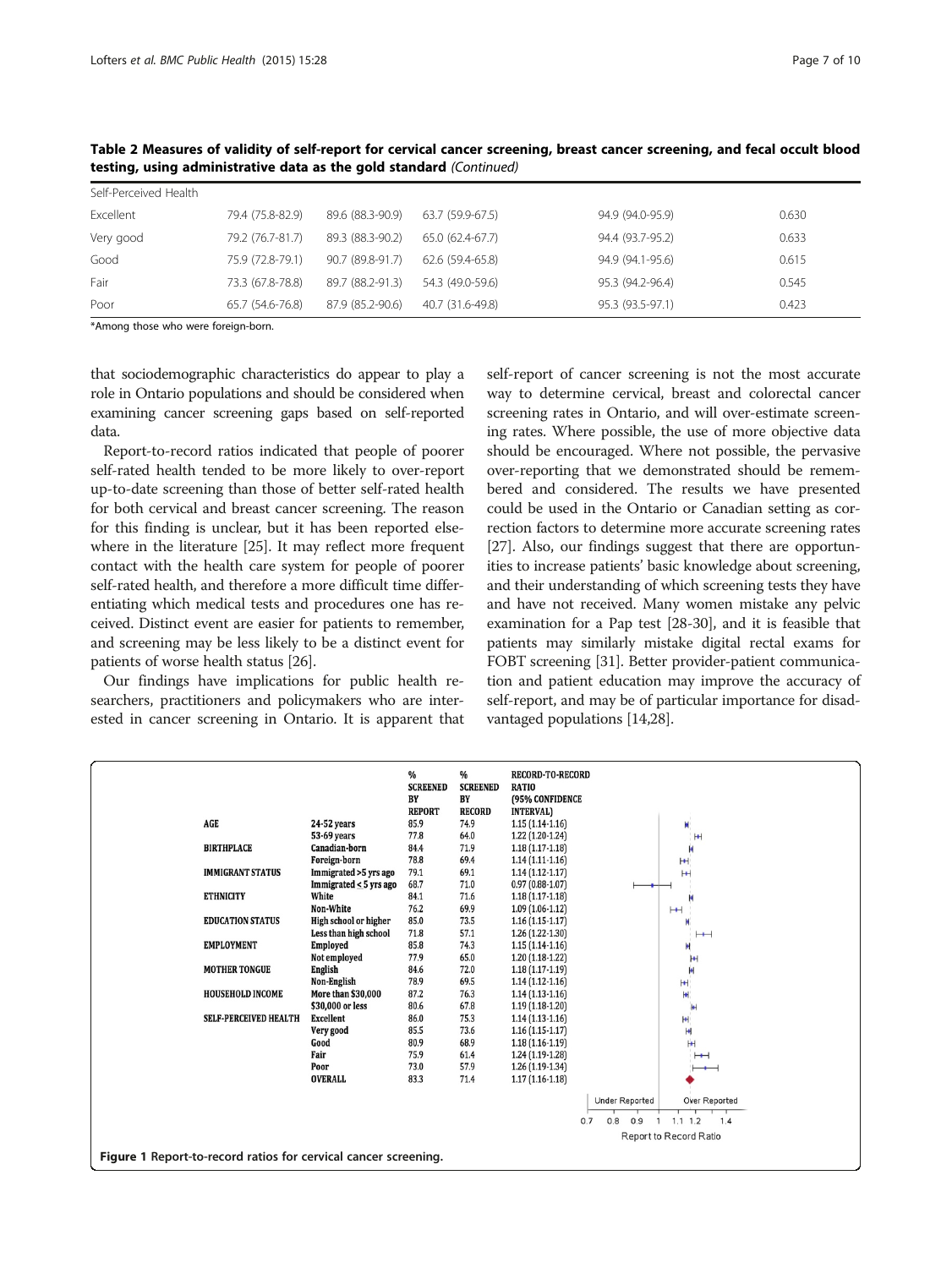<span id="page-7-0"></span>

Few Canadian studies have examined the validity of self-report of cancer screening for cervical, breast, and colorectal cancer. In their 2009 study, Wang et al. demonstrated that rates in Ontario administrative data were consistently lower for breast and cervical cancer screening and for influenza vaccination than rates in self-reported CCHS data [\[32\]](#page-9-0). Khoja et al. compared self-report of any form of CRC screening to medical records from physicians'

offices and found a kappa of 0.66. They reported that it was common for study participants to believe a test had occurred more recently than records showed [\[33\]](#page-9-0). Fehringer et al. compared cervical cancer screening rates in Cytobase, Ontario's Pap test registry, with self-reported CCHS rates across 37 public health units in the province and found that Cytobase rates were consistently lower, concluding this was likely due to over-reporting [\[34\]](#page-9-0). Walker

|                                                                  |                             | $\%$<br><b>SCREENED</b><br>BY<br><b>REPORT</b> | %<br><b>SCREENED</b><br>BY<br><b>RECORD</b> | <b>RECORD-TO-RECORD</b><br><b>RATIO</b><br>(95% CONFIDENCE<br><b>INTERVAL)</b> |                                             |
|------------------------------------------------------------------|-----------------------------|------------------------------------------------|---------------------------------------------|--------------------------------------------------------------------------------|---------------------------------------------|
| <b>GENDER</b>                                                    | Female                      | 22.2                                           | 18.9                                        | $1.17(1.10-1.25)$                                                              | $\mathbf{H}$                                |
|                                                                  | Male                        | 22.2                                           | 16.6                                        | 1.34 (1.25-1.44)                                                               | $^+$                                        |
| <b>BIRTHPLACE</b>                                                | Canadian-born               | 22.1                                           | 17.4                                        | $1.28(1.21-1.35)$                                                              | ⊬                                           |
|                                                                  | Foreign-born                | 22.5                                           | 19.2                                        | 1.17 (1.07-1.28)                                                               | Н                                           |
| <b>IMMIGRANT STATUS</b>                                          | Immigrated >5 yrs ago       | 22.4                                           | 19.2                                        | 1.17 (1.07-1.28)                                                               | H                                           |
|                                                                  | Immigrated $\leq$ 5 yrs ago | 21.7                                           | 23.9                                        | $0.91(0.43-1.93)$                                                              |                                             |
| <b>ETHNICITY</b>                                                 | White                       | 22.1                                           | 17.8                                        | 1.24 (1.18-1.31)                                                               | н                                           |
|                                                                  | Non-White                   | 22.2                                           | 18.4                                        | 1.21 (0.99-1.46)                                                               |                                             |
| <b>EDUCATION STATUS</b>                                          | High school or higher       | 23.2                                           | 18.8                                        | 1.24 (1.17-1.30)                                                               | н                                           |
|                                                                  | Less than high school       | 19.1                                           | 14.9                                        | $1.28(1.15-1.42)$                                                              |                                             |
| <b>EMPLOYMENT</b>                                                | Employed                    | 20.1                                           | 16.1                                        | 1.25 (1.17-1.32)                                                               | H                                           |
|                                                                  | Not employed                | 24.1                                           | 19.4                                        | 1.24 (1.17-1.32)                                                               | Н                                           |
| <b>MOTHER TONGUE</b>                                             | English                     | 22.7                                           | 17.6                                        | 1.29 (1.22-1.36)                                                               | Ĥ.                                          |
|                                                                  | Non-English                 | 20.9                                           | 18.4                                        | $1.13(1.03-1.25)$                                                              | $\overline{\phantom{0}}$                    |
| <b>HOUSEHOLD INCOME</b>                                          | More than \$30,000          | 23.3                                           | 18.3                                        | 1.27 (1.19-1.36)                                                               | HH                                          |
|                                                                  | \$30,000 or less            | 21.2                                           | 17.2                                        | 1.23 (1.15-1.32)                                                               | $\mapsto$                                   |
| <b>SELF-PERCEIVED HEALTH</b>                                     | Excellent                   | 23.4                                           | 18.8                                        | 1.25 (1.12-1.38)                                                               | $\mathrel{\mathop{\mapsto}\,}$              |
|                                                                  | Very good                   | 24.5                                           | 20.1                                        | 1.22 (1.13-1.31)                                                               | Н                                           |
|                                                                  | Good                        | 20.6                                           | 17.0                                        | $1.21(1.11-1.33)$                                                              | ΗН                                          |
|                                                                  | Fair<br>Poor                | 19.3<br>18.1                                   | 14.3<br>11.2                                | 1.35 (1.16-1.57)                                                               |                                             |
|                                                                  | <b>OVERALL</b>              | 22.2                                           | 17.8                                        | $1.61(1.22 - 2.13)$<br>$1.25(1.19-1.31)$                                       |                                             |
|                                                                  |                             |                                                |                                             |                                                                                |                                             |
|                                                                  |                             |                                                |                                             |                                                                                | <b>Under Reported</b><br>Over Reported      |
|                                                                  |                             |                                                |                                             |                                                                                | 1.5<br>0.5<br>0.75<br>2.5<br>$\overline{1}$ |
|                                                                  |                             |                                                |                                             |                                                                                | Report to Record Ratio                      |
| Figure 3 Report-to-record ratios for fecal occult blood testing. |                             |                                                |                                             |                                                                                |                                             |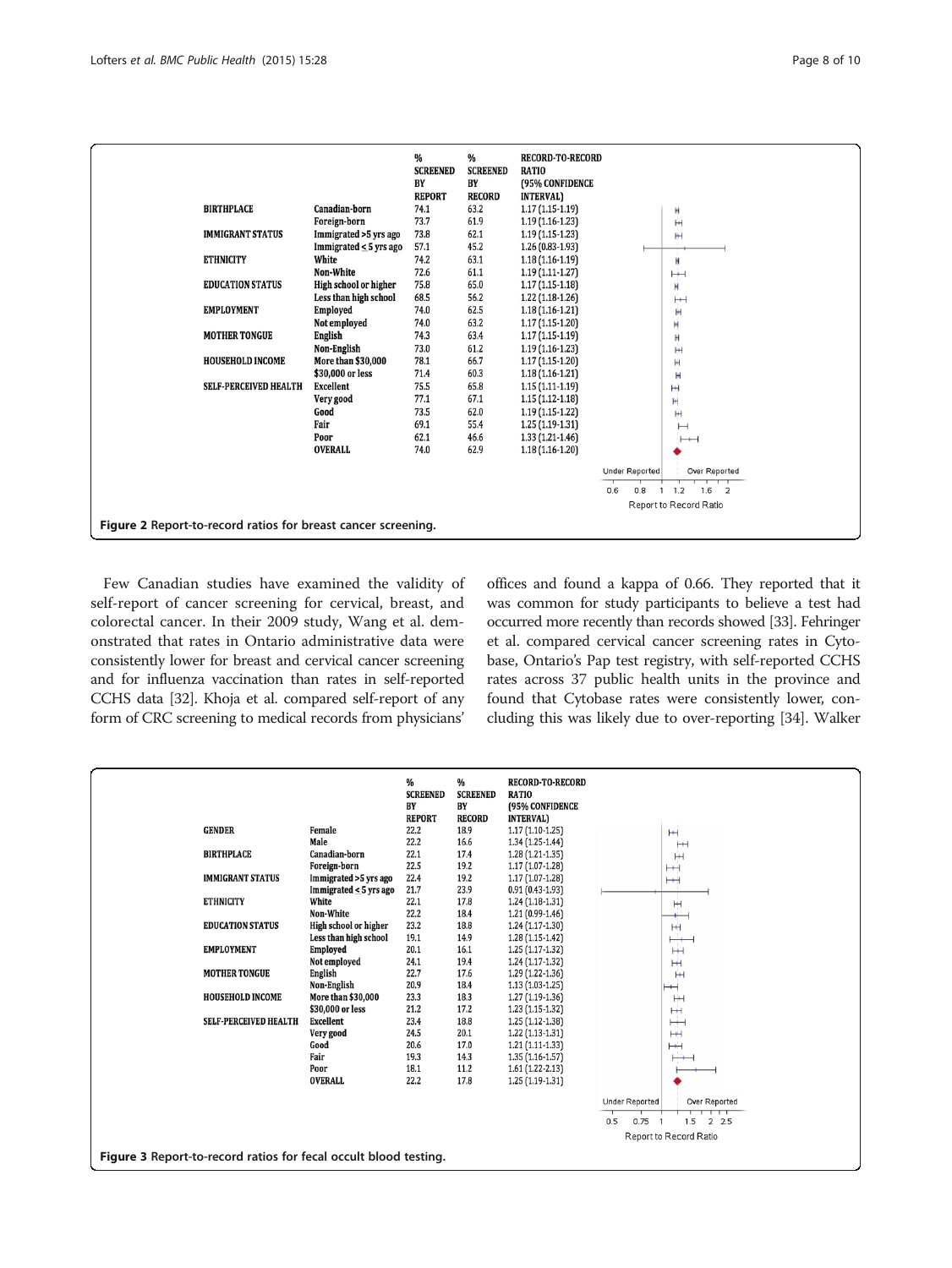<span id="page-8-0"></span>

| Table 3 Adjusted relative risks [with 95% confidence intervals] of over-reporting, defined as reporting a Pap test in |
|-----------------------------------------------------------------------------------------------------------------------|
| the past 3 years (cervix group), a mammogram in the past 2 years (breast group), and a fecal occult blood test in the |
| past 2 years (FOBT group), but with no record of same in administrative data                                          |

|                         |                                                 | Cervix group           | <b>Breast group</b> | FOBT group               |
|-------------------------|-------------------------------------------------|------------------------|---------------------|--------------------------|
| Age                     | 24-52 years vs. 53-69 years                     | 0.88 [0.84-0.92]*      | n/a                 | n/a                      |
| Gender                  | Male vs. female                                 | n/a                    | n/a                 | $0.81$ $[0.71 - 0.92]$ * |
| Birthplace              | Canadian-born vs. foreign-born                  | $0.99$ $[0.94 - 1.06]$ | 1.06 [0.96-1.16]    | 1.00 [0.84-1.19]         |
| Ethnicity               | White vs. non-White                             | 0.85 [0.78-0.92]*      | 1.00 [0.85-1.18]    | 1.17 [0.90-1.53]         |
| <b>Education Status</b> | High school or higher vs. less than high school | 0.89 [0.84-0.94]*      | 0.95 [0.87-1.03]    | $0.89$ $[0.76 - 1.05]$   |
| Employment              | Employed vs. not employed                       | 0.98 [0.94-1.03]       | 1.02 [0.94-1.10]    | 1.18 [1.03-1.36]*        |
| Mother Tongue           | English vs. non-English                         | 0.92 [0.87-0.97]*      | 1.00 [0.91-1.10]    | $0.91$ $[0.77 - 1.08]$   |
| Household Income        | More than \$30,000 vs. \$30,000 or less         | 0.96 [0.92-1.00]*      | $0.84$ [0.77-0.91]* | $0.89$ [0.77-1.03]       |
| Self-Perceived Health   | Excellent vs. poor                              | 1.02 [0.97-1.07]       | 1.10 [0.99-1.23]    | $0.99$ $[0.83 - 1.17]$   |
|                         | Very good vs. poor                              | $0.97$ $[0.92 - 1.02]$ | 1.09 [0.97-1.22]    | $0.84$ [0.69-1.01]       |
|                         | Good vs. poor                                   | $0.94$ $[0.87 - 1.02]$ | 1.07 [0.94-1.23]    | $0.90$ $[0.71 - 1.14]$   |
|                         | Fair vs. poor                                   | 0.93 [0.82-1.04]       | 1.08 [0.91-1.29]    | 1.13 [0.83-1.54]         |

Adjusted for variables listed in table.

\*Statistically significant result.

et al. found that women at high familial risk of breast cancer accurately reported mammogram use within the previous 12 months [[35\]](#page-9-0); however, Larouche et al. assessed validity of self-reported mammography among women who had undergone breast cancer-specific genetic testing and concluded that self-report overestimates mammography use in this population [\[36\]](#page-9-0).

This study has several limitations. First, administrative data are not a perfect gold standard [\[13,32\]](#page-9-0). For example, Pap tests performed and interpreted solely within hospitals in Ontario may not be captured by either administrative data or by Cytobase. However, the number of screening Pap tests to which this would apply is expected to be quite small. As well, we used a variety of databases (OHIP, OBSP, Cytobase) to find objective records of screening. Second, the CCHS is voluntary. Therefore, CCHS respondents, particularly those who agreed to have their survey answers linked to administrative health data, may systematically differ from the general population. However, they are likely to be representative of any sample who would agree to self-report cancer screening. Third, the CCHS has some missing data, particularly around income levels. Although these missing data affect the power of our results, they are unlikely to affect the veracity of our findings. Finally, we dichotomized many of the characteristics that we examined, such as race, recent immigrant status, and education, which may not have provided enough detail to uncover differences. For example, ethnicity has been reported as a factor affecting self-report in the US literature, with African-Americans and Hispanics highlighted [[14,15\]](#page-9-0). Although we did examine racial group in this study, we only looked at White vs. non-White. However, sample size often would not allow for more detailed categorization.

#### Conclusions

In this work, we have found that in Ontario as in other jurisdictions, there is a pervasive tendency for people to over-report their cancer screening histories. Sociodemographic status also appears to influence the likelihood of over-reporting screening. Public health practitioners and policymakers need to be aware of the limitations of selfreport and adjust their methods and interpretations accordingly.

#### Competing interests

The authors declare that they have no competing interests.

#### Authors' contributions

AL took primary responsibility for drafting and revising the manuscript. She gave final approval of the version to be published. She accepts full responsibility for the work and the conduct of the study, had access to the data, and controlled the decision to publish. MV provided advice and direction for the study design and contributed to data analysis and interpretation. She revised the manuscript critically for important intellectual content. RG took primary responsibility for the conception of the study. He provided advice and direction for the study design, and data acquisition, analysis and interpretation. He revised the manuscript critically for important intellectual content. All authors read and approved the final manuscript.

#### Acknowledgements

This study was funded by the Ontario Ministry of Health and Long-Term Care (MOHLTC) as an Applied Health Research Question. This study was also supported by the Institute for Clinical Evaluative Sciences (ICES), which is funded by an annual grant from the MOHLTC. The opinions, results and conclusions reported in this paper are those of the authors and are independent from the funding sources. No endorsement by ICES or the Ontario MOHLTC is intended or should be inferred. At the time of this study, Aisha Lofters was supported by a Canadian Institutes of Health Research